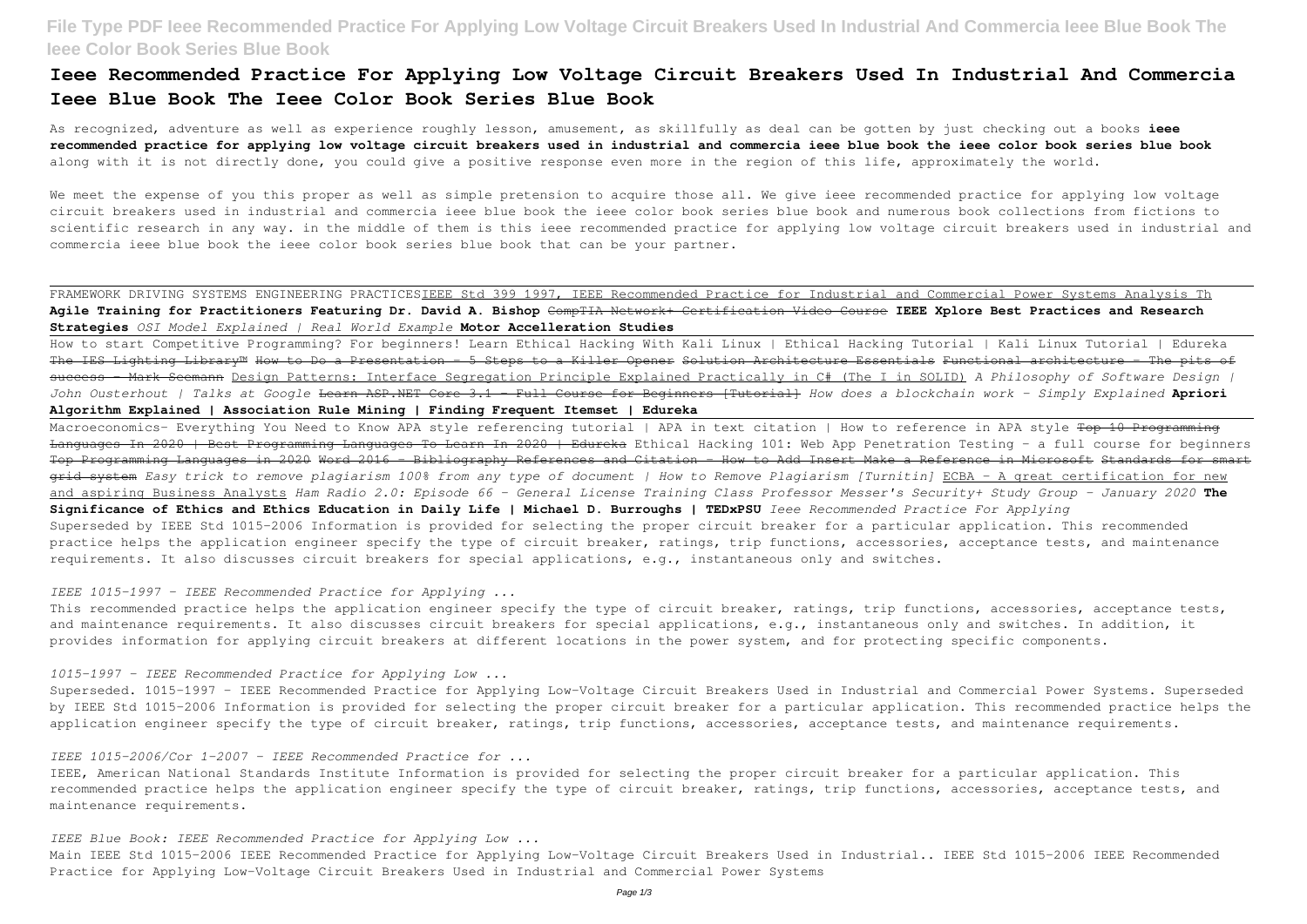**File Type PDF Ieee Recommended Practice For Applying Low Voltage Circuit Breakers Used In Industrial And Commercia Ieee Blue Book The Ieee Color Book Series Blue Book**

*IEEE Std 1015-2006 IEEE Recommended Practice for Applying ...*

IEEE Recommended Practice for Applying Low Voltage Circuit Breakers Used in Industrial and Commercial Power Systems - Corrigendum 1 Abstract: To correct technical omission/errors to IEEE Std 1015trade-2006.

*IEEE Recommended Practice for Applying Low Voltage Circuit ...*

Abstract: Information is provided for selecting the proper circuit breaker for a particular application. This recommended practice helps the application engineer specify the type of circuit breaker, ratings, trip functions, accessories, acceptance tests, and maintenance requirements. It also discusses circuit breakers for special applications, e.g., instantaneous only and switches.

*1015-2006 - IEEE Recommended Practice for Applying Low ...* To correct technical omission/errors to IEEE Std 1015trade-2006. 1015-2006/Cor 1-2007 - IEEE Recommended Practice for Applying Low Voltage Circuit Breakers Used in Industrial and Commercial Power Systems - Corrigendum 1 - IEEE Standard

*IEEE Recommended Practice for Applying Low Voltage Circuit ...*

IEEE Recommended Practice for the Application of Human Factors Engineering to Systems, Equipment, and Facilities of Nuclear Power Generating Stations and Other Nuclear Facilities. Abstract: This document provides recommended practices for applying human factors engineering (HFE) to systems and equipment that have significant human interfaces in nuclear power generating stations and other nuclear facilities.

*1023-2004 - IEEE Recommended Practice for the Application ...*

IEEE 1023-2004 - IEEE Recommended Practice for the Application of Human Factors Engineering to Systems, Equipment, and Facilities of Nuclear Power Generating Stations and Other Nuclear Facilities Buy This Standard

*IEEE 1023-2004 - IEEE Recommended Practice for the ...*

IEEE 45.8-2016 - IEEE Recommended Practice for Electrical Installations on Shipboard--Cable Systems Recommendations are provided for selection, application, and installation of electrical power, signal, control, data, and specialty marine cable systems on shipboard.

*IEEE 45.1-2017 - IEEE Recommended Practice for Electrical ...*

Abstract: Information is provided for selecting the proper circuit breaker for 1 a particular application. This recommended practice helps the application engineer specify the type of circuit breaker, ratings, trip functions and accessories. It also discusses circuit breakers for special applications, e.g., instantaneous only and switches.

*P3004.5/D6, June 2014 - P3004.5/D6, June 2014 - IEEE ...*

P3004.2 Recommended Practice for the Application of Protective Relays P3004.3 Recommended Practice for the Application of Low -Voltage Fuses in Industrial and Commercial Power Systems Ballot s P3004.4 Recommended Practice for the Application of Medium Voltage Fuses in Industrial and Commercial Power Systems Progress STD 3004.5

*Power System Protective Relays: Principles & Practices*

This recommended practice defines the processes and procedures that should be followed to implement Verification, Validation, and Accreditation (VV&A) for federations being developed using the Distributed Simulation Engineering and Execution Process (DSEEP).

*P1730.2 - Recommended Practice for Verification ... - IEEE SA*

Overview of IEEE Standard 1015-1997 (IEEE Blue Book) Recommended Practice for Applying Low-Voltage Circuit Breakers Used in Industrial and Commercial Power Systems David D. Roybal, P.E. Eaton Electrical IEEE/IAS S.F. Chapter September 27, 2005

*Overview of IEEE Standard 1015-1997 (IEEE Blue Book ...*

IEEE 1662-2016 - IEEE Recommended Practice for the Design and Application of Power Electronics in Electrical Power Systems. Buy This Standard ... power interfaces and high-speed communication networks that are essential to use this standard shall be upgraded by its application.

*IEEE 1662-2016 - IEEE Recommended Practice for the Design ...*